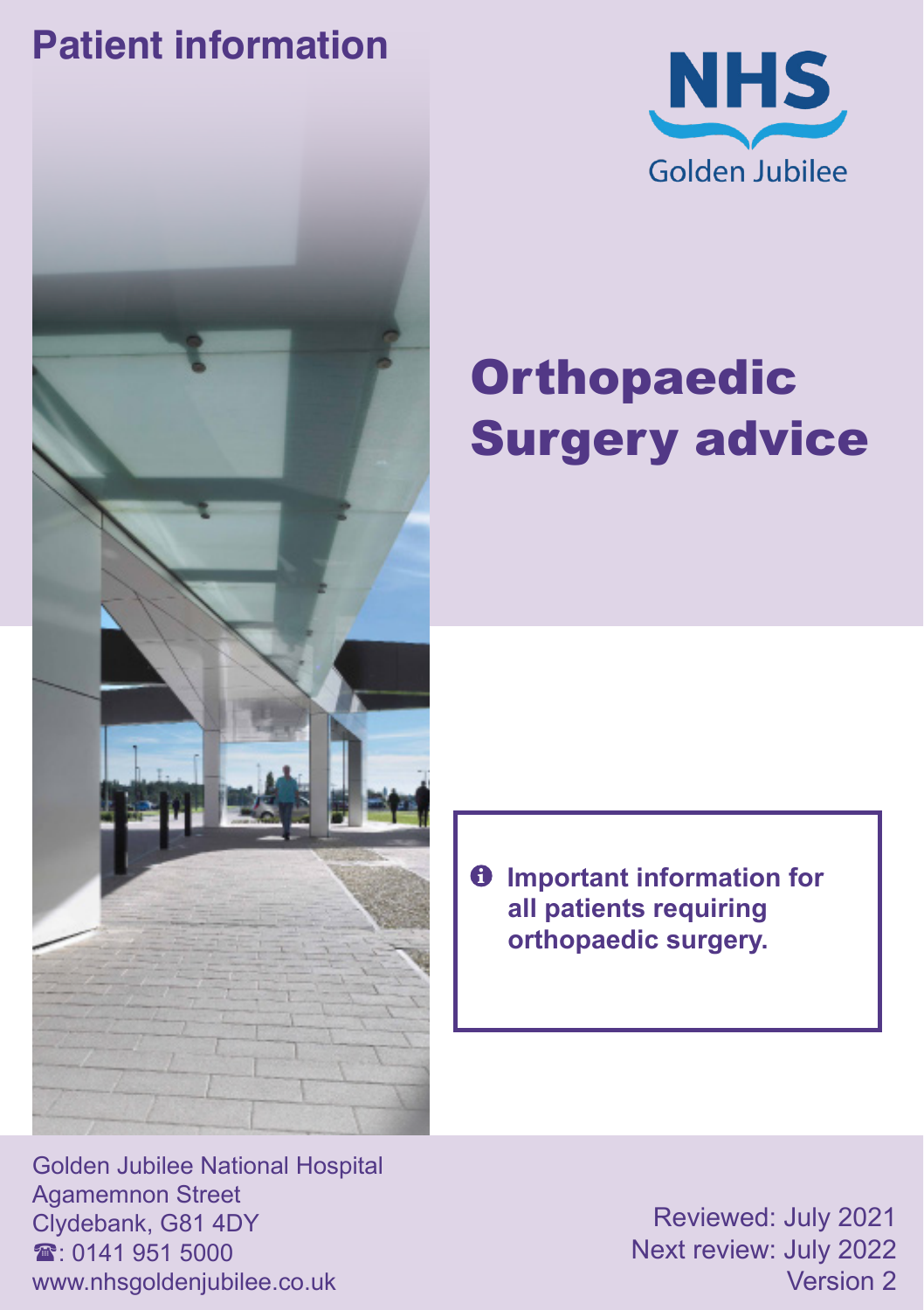#### **About this booklet**

You have been referred to the Golden Jubilee National Hospital for orthopaedic surgery. The purpose of this booklet is to give you advice prior to your surgery.

Please take the time to read over this important information as well as the information booklets provided with your appointment letter.

#### **Medication**

Bring all your current medication with you when you come into hospital (in the original packaging if possible), even if you have brought it to a previous appointment. Please include all painkillers, injections, creams, inhalers, eye, ear and nasal preparations, and medicines you buy yourself, including vitamins and herbal medicines.

#### **Stopping medicines before surgery**

- You might need to stop some medications before surgery. You should have got instructions about this either from the surgeon or pharmacist.
- The Pharmacist who saw you at Pre-Assessment clinic will have given you written information on any medicine(s) that needs to be stopped before your operation and when you should stop them.
- Please check these instructions carefully and follow the exact advice given.
- You should take all your other medicines as usual.
- If there is any reason why you should not stop the above medication (for example, new health problems or heart procedure) or if there is any change in medicines since your clinic appointment or you are still unsure what to do, please contact the Pre-Assessment Clinic on 0141 951 5530 (Monday – Friday, 8.45am -4.45pm) and ask to speak to the Pharmacist.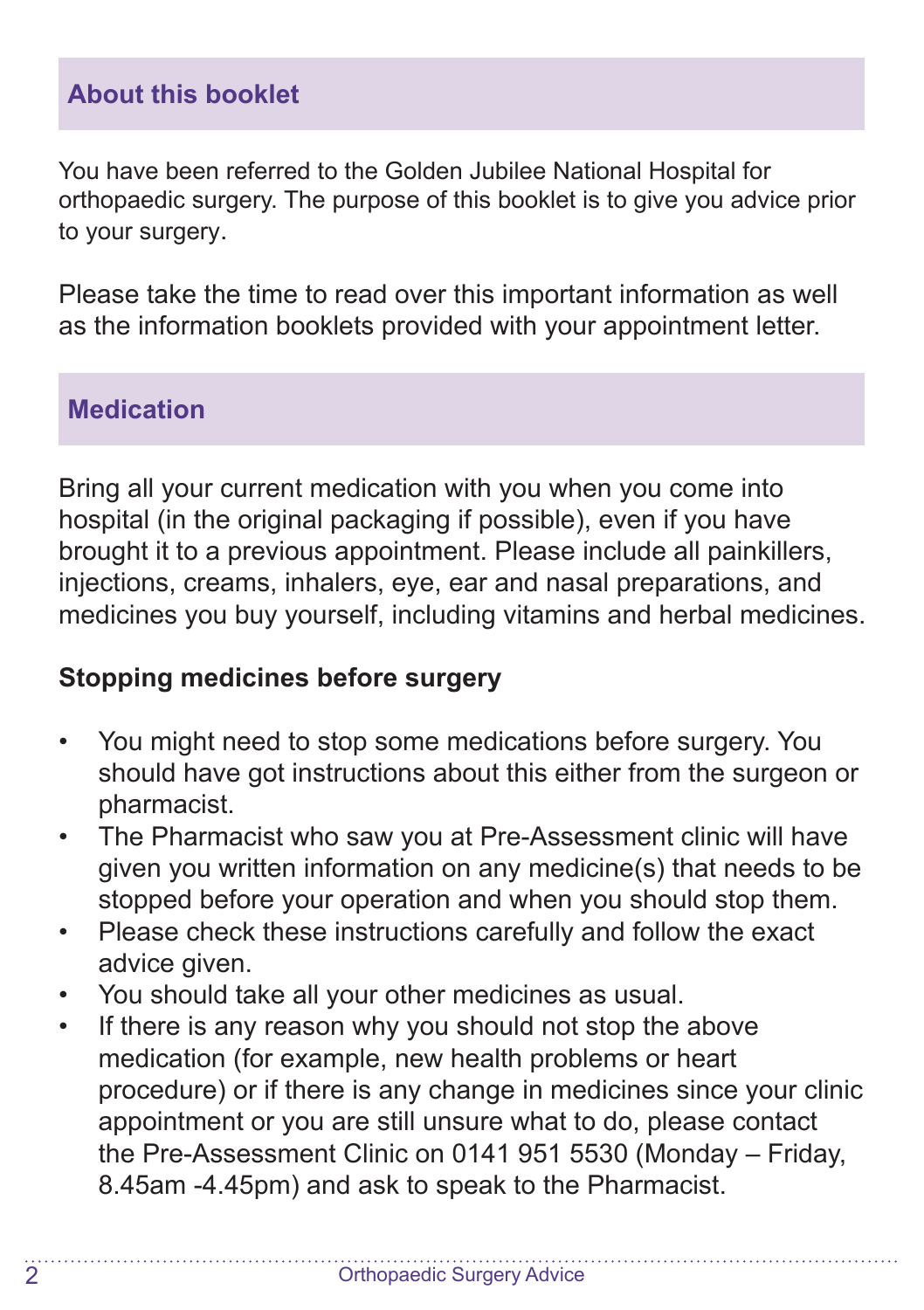Please also let your Consultant's secretary know if you have any changes in your general health immediately before your surgery, for example:

- a cold or influenza symptoms;
- being treated for an infection:
- recent admission to hospital; or
- any cuts or abrasions.

#### **Contact**

You can contact your Consultant's secretary Monday to Friday from 9am to 5pm by calling Hospital switchboard on 0141 951 5000. Ask to be put through to your Consultant's secretary, providing their name or extension number if you have it.

If your Consultant's secretary is not available, please telephone 0141 951 5530 and ask for a member of the Pre-Operative Assessment team.

#### **Notes**